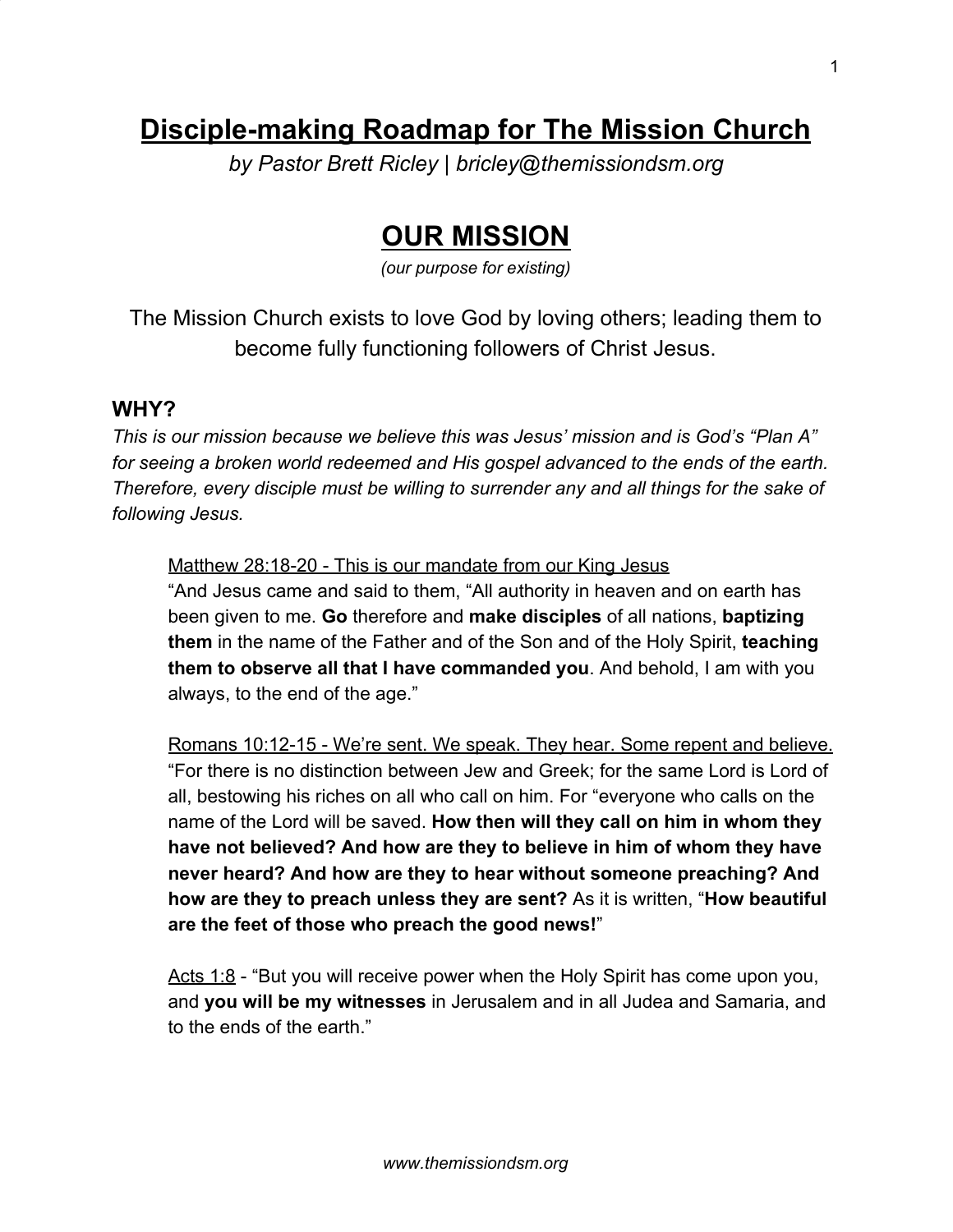## **WHO IS CALLED TO MAKE DISCIPLES?**

*You are! Every disciple of Jesus is designed by God, commanded and commissioned by Jesus, and empowered by the Spirit to be a disciple-maker. Every disciple is a disciple-maker.*

2 Corinthians 5:17-21 - This is our new identity in Christ: "new" and "ambassadors"

"Therefore, if anyone is in Christ, **he is a new creation**. The old has passed away; behold, the new has come. All this is from God, who through Christ reconciled us to himself and **gave us the ministry of reconciliation**; that is, in Christ God was reconciling the world to himself, not counting their trespasses against them, and **entrusting to us the message of reconciliation**. **Therefore, we are ambassadors for Christ, God making his appeal through us.** We implore you on behalf of Christ, be reconciled to God. For our sake he made him to be sin who knew no sin, so that in him we might become the righteousness of God."

2 Timothy 2:2 - This is a lifetime commitment to disciple the next generation "You then, my child, be strengthened by the grace that is in Christ Jesus, and **what you have heard from me** in the presence of many witnesses **entrust to faithful men**, **who will be able to teach others also**."

"You are either a missionary or a mission field. There is no third option." - J.D. **Greear**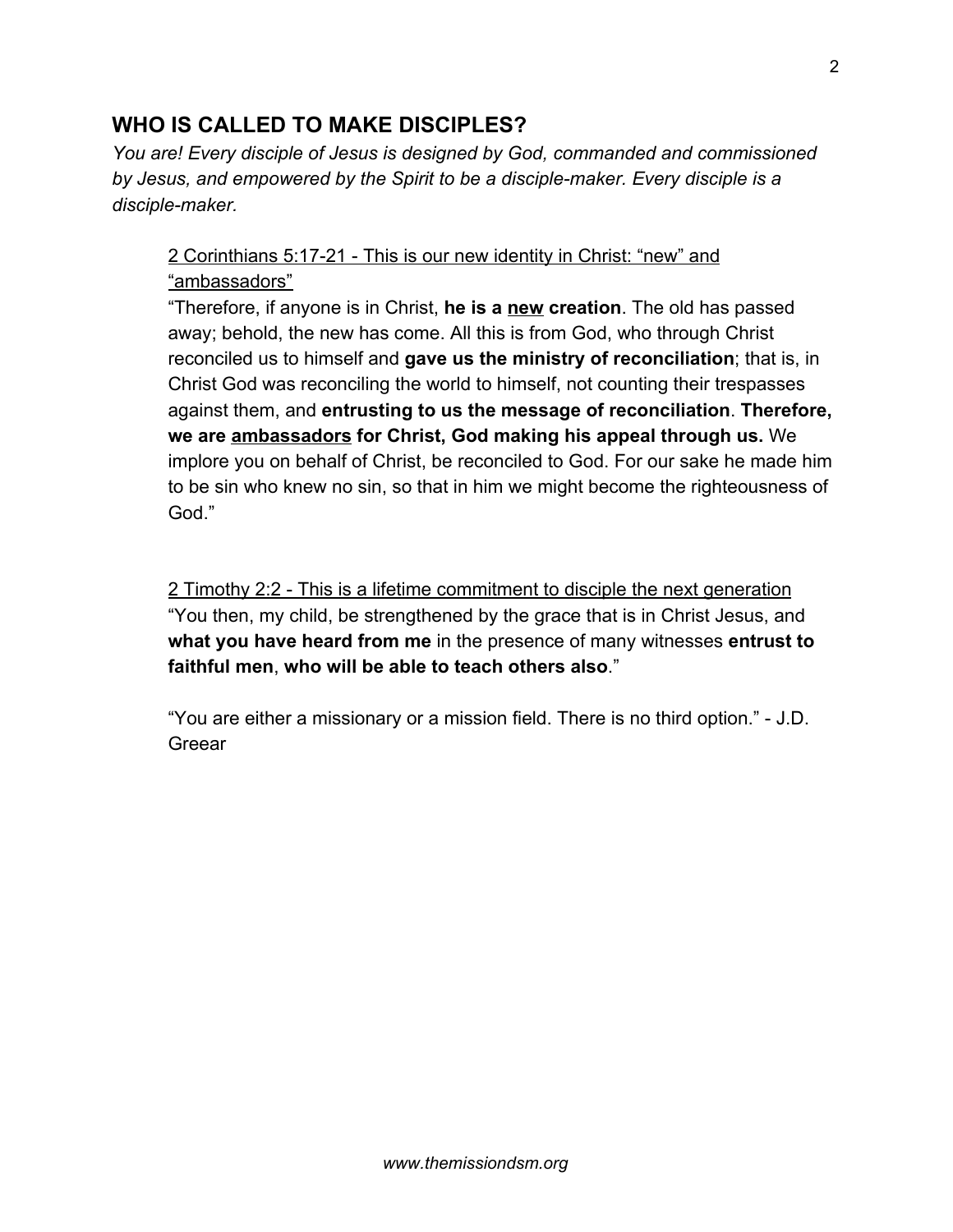# **OUR STRATEGY**

*(Right Definitions & Right Actions)*

## **WHAT IS A DISCIPLE?**

*A disciple is a person who loves God and loves people. A disciple must be a disciple before making disciples.*

Matthew 22:34-40 - "But when the Pharisees heard that he had silenced the Sadducees, they gathered together. And one of them, a lawyer, asked him a question to test him. 'Teacher, which is the great commandment in the Law?' And he said to him,'You shall **love the Lord your God** with all your heart and with all your soul and with all your mind. This is the great and first commandment. And a second is like it: You shall **love your neighbor** as yourself. **On these two commandments depend all the Law and the Prophets."**

*A disciple is a person who is following Jesus, being transformed by Jesus, and joining Jesus in His mission.*

*This is where our Pathway model (below) came from:*

Matthew 4:19 - "And he said to them **follow me** (*following Jesus)* **and I will make you** *(being transformed by Jesus)* **fishers of men** *(joining Jesus in His mission)*

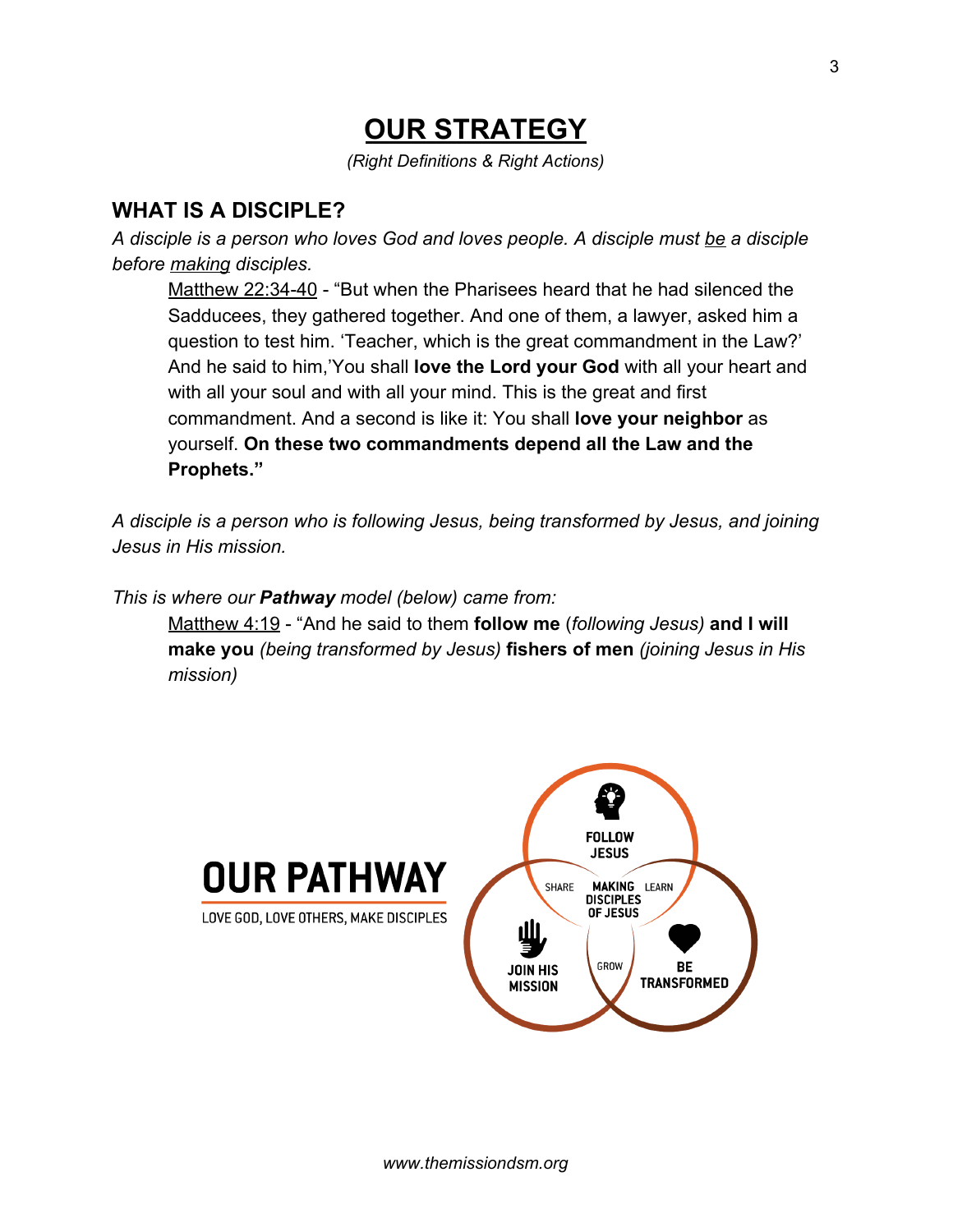*We use the words "learn, grow, share" to encapsulate the idea that a healthy disciple is being holistically transformed in terms of cognitive (knowledge), affective (emotions and attitude), and competency (skills) development.*

- 1. **Following Jesus** (Learn *Cognitive Development*)
	- a. Submission and obedience to Jesus in all areas of life, no matter the cost
	- b. Jesus is Lord; Jesus calls all the shots in all areas of our life (Luke 9:23-25)



- 2. **Being transformed by Jesus** (Grow *Affective Development*)
	- a. Experiencing emotional and spiritual renewal in Christ
	- b. Growing in maturity from: self-centeredness  $\rightarrow$  Others-centeredness  $\rightarrow$  Kingdom building focus
	- c. Daily abiding in Jesus
	- d. Daily personal intake of God's Word and prayer (John 15:1-17)
- 3. **Joining Jesus in His mission** (Share *Competency Development)*
	- a. Every disciple is a disciple-maker (Matthew 28:18-20, Mark 16:15, Luke 24:46-49, John 20:21, Acts 1:8)
		- i. Engaging Lostness
		- ii. Sharing the Gospel (Personal Evangelism)
		- iii. Making Disciples
			- 1. One on one
			- 2. Small groups
		- iv. Gather & Be the Church (healthy church)
		- v. Multiply (disciples, leaders, churches)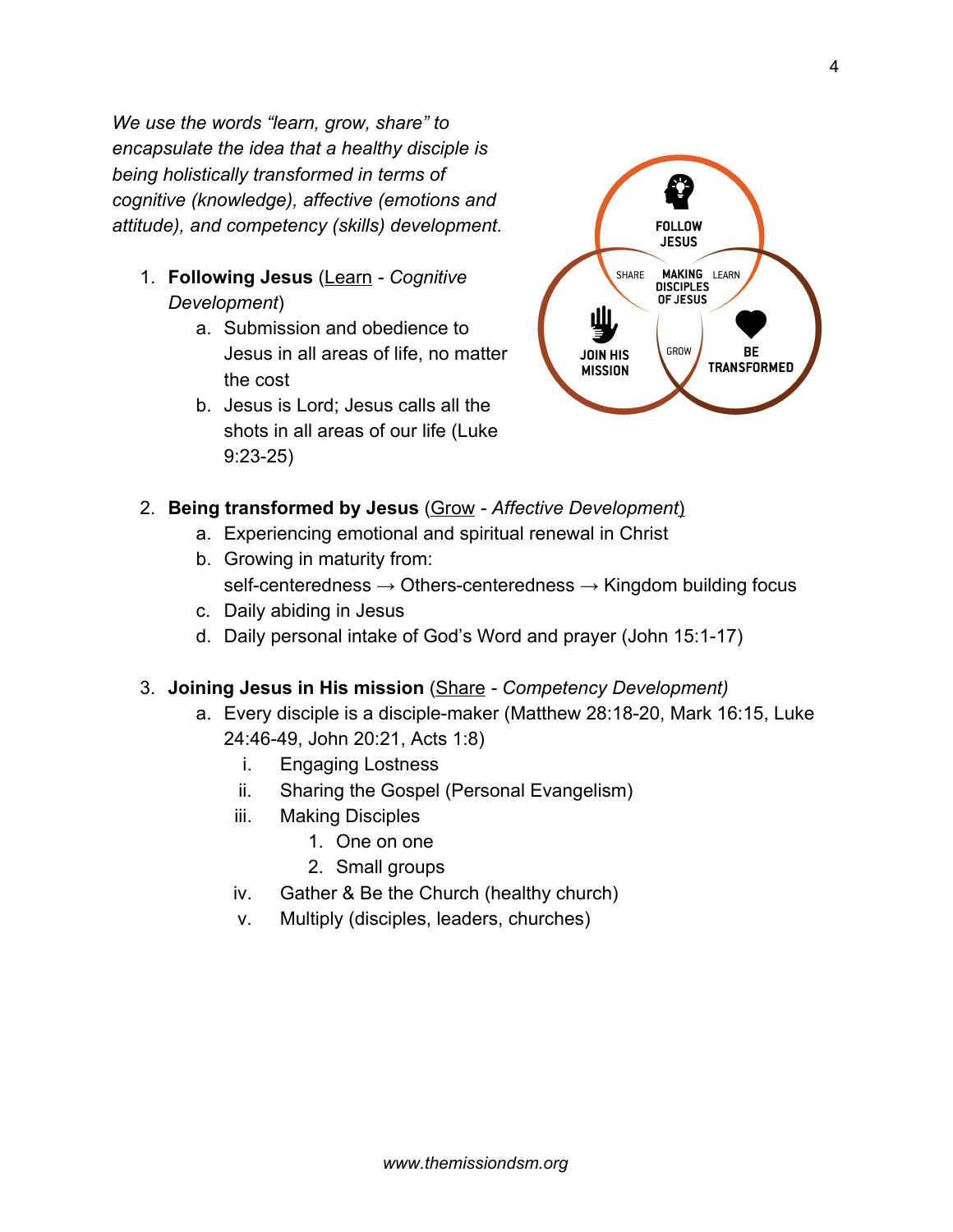## **HOW DO WE MAKE DISCIPLES OF JESUS?**

*We make disciples of Jesus by emulating the methods of Jesus. We do this primarily through inviting people into our lives, relationally investing in them, and teaching them to obey all that Jesus commanded.*

1 Corinthians 11:1 - **"Be imitators of me, as I am of Christ"**

1 Corinthians 4:15-17 - "For though you have countless guides in Christ, you do not have many fathers. For I became your father in Christ Jesus through the gospel. I urge you, then, **be imitators of me**. That is why I sent you Timothy, my beloved and faithful child in the Lord, **to remind you of my ways in Christ**, **as I teach them everywhere** in **every church**."

INVITE IN - "Come and See" - John 1:35-51

GO OUT - "Go and Tell" - Matthew 28:18-20, Mark 16:15, Luke 24:46-49, John 20:21

One on One / Group Discipleship Tools:

- 1. Commands of Christ Handout
- 2. The 411 of Disciple-Making
- 3. Read and study one of the gospels using the Bible Study Essentials bookmark (available at The Mission Church or from Pastor Brett)

## **HOW SHOULD WE ENGAGE LOST PEOPLE?**

**Incarnate** (John 1:14)

- We enter into a lost world as ministers of the gospel and ambassadors for Jesus
- Ask God: "How do you want me to enter into the lives of these people and show them Your love?"
- Discipleship begins at "hello"

## **Identify**

- **CONCENTRIC CIRCLES OF CONCERN** (excerpt from Alvin Reid, *Sharing Jesus without Freaking out: Evangelism the Way You Were Born to Do It* (Nashville: B&H, 2017)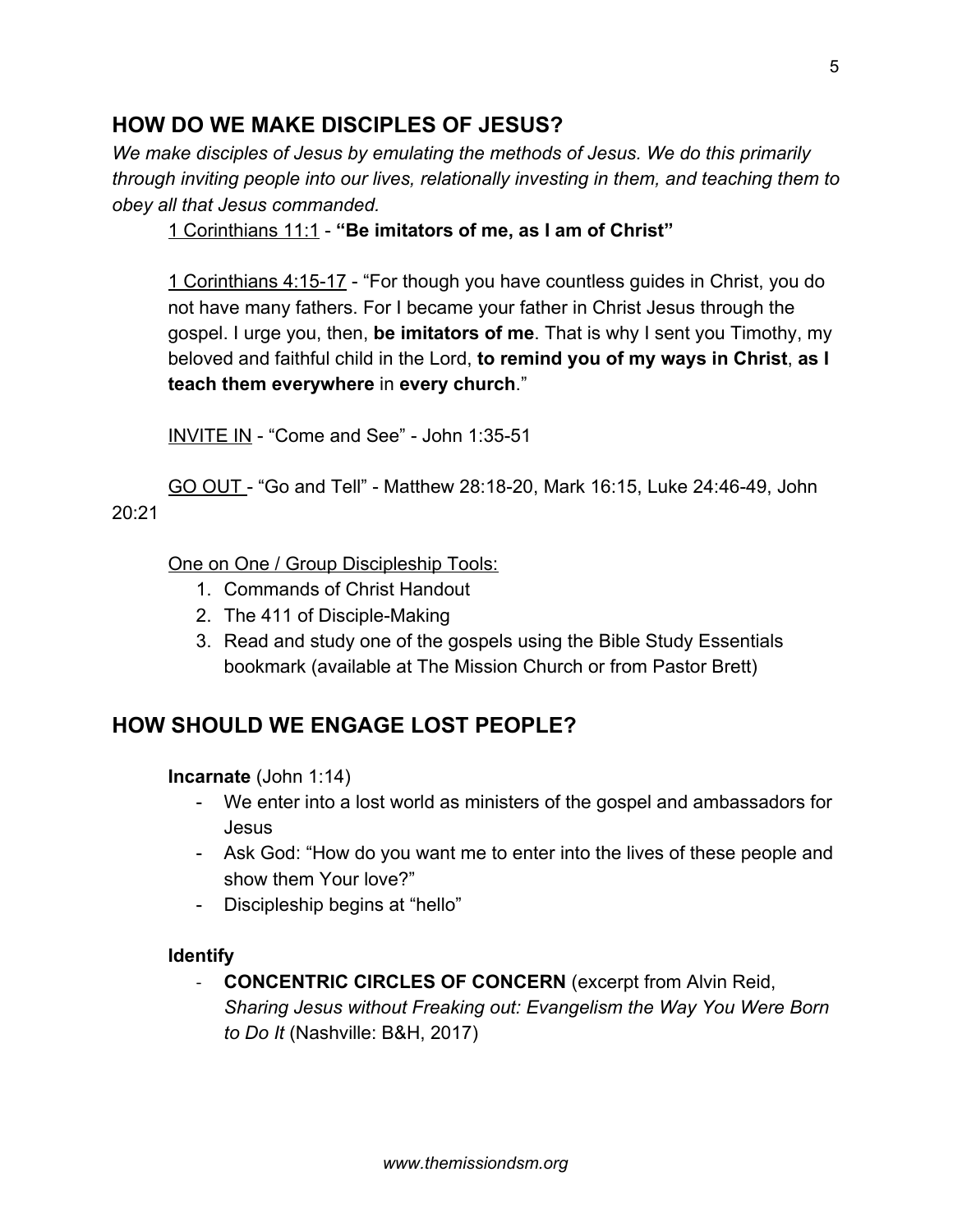"Many years ago, W. Oscar Thompson Jr. published a book called *Concentric Circles of Concern*. A chart in the book helps us to see those around us with gospel eyes. Grab a pen and paper and take a look at the chart below. Take a few minutes to write down the names of people in each circle. Start at the most inward circle just outside yourself.



Do you have close **family** members who need to know Jesus? Other relatives, you see on occasion?

What about **friends**? Jesus was criticized for being a friend of sinners (not a friend of sin!). Do you have friends who are more than evangelism projects, who are real friends who need Jesus? I have a fishing buddy who to this point has not come to Christ. I love this friend. I hope he meets Jesus.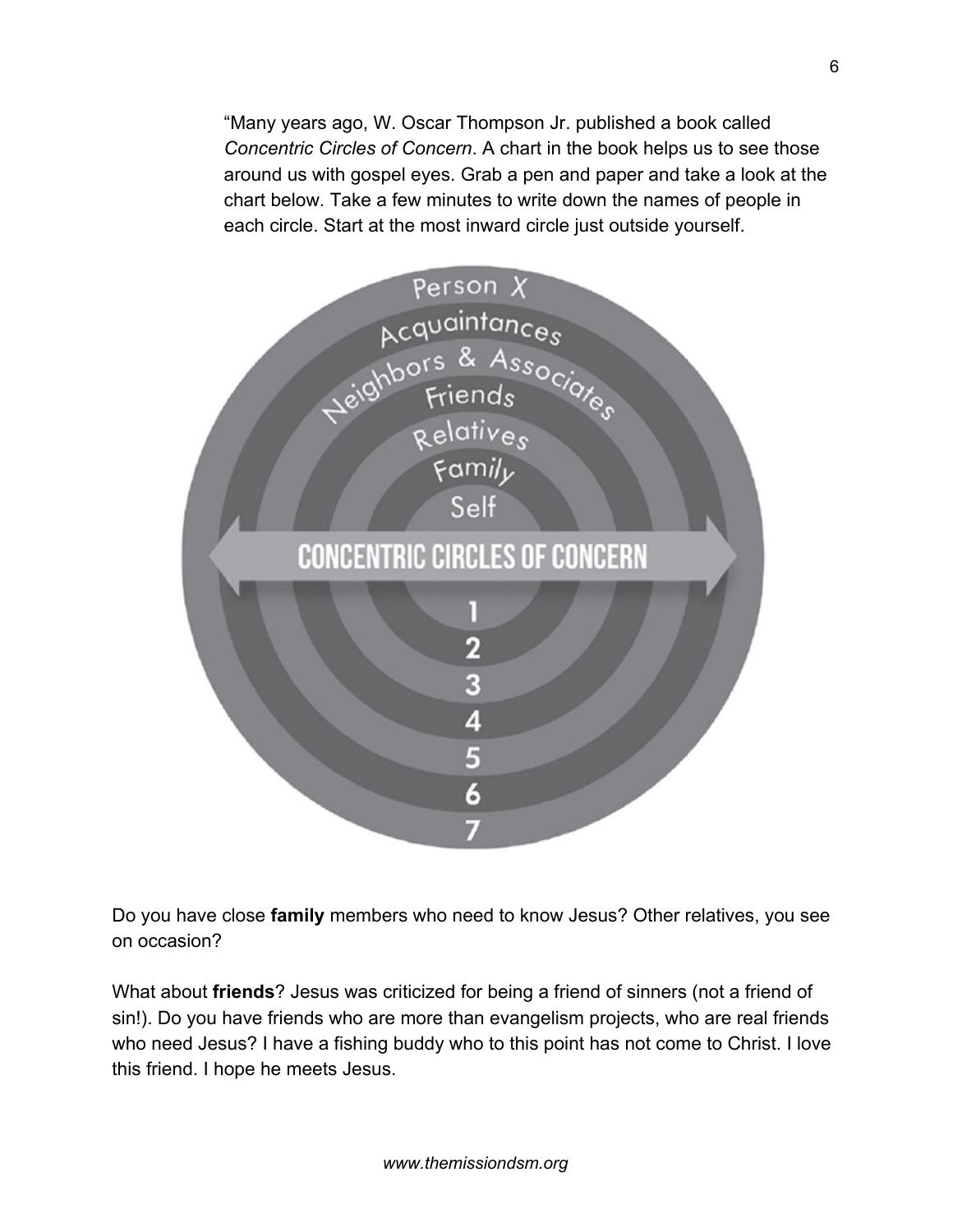How about your **neighbors**? Do you actually know your neighbors? When speaking, I often ask people in the audience to raise their hands if they grew up in a Christian home. It's usually around 80 to 90 percent. I then ask those people to raise their hands if their families ever talked about reaching their unsaved neighbors. It's usually no more than 10 percent. We Christian families raise our children as if we were atheists in our neighborhoods. Our neighbors who don't know Jesus are a heartbeat away from eternity without God! I'm not trying to shame you but to get you to think. Look at the next circle.

Do you have **acquaintances**, people who aren't necessarily friends, but people you know? Another question I like to ask people is to think about their list of contacts on their phones. Think about yours. Can you identify at least three people in your contact list who don't know Jesus but with whom you have enough of a relationship that you could invite them to a meal or to have a cup of coffee and they would join you?

The final circle represents **person X**, or that person you don't know you may encounter. This could be someone sitting next to you in an airplane or at a coffee shop. It could be a server in a restaurant or someone at the bank. I'll be honest: 90 percent of the witness training I received in my young adult years focused on witnessing to strangers door-to-door or those we encounter whom we do not know. I'm grateful for that, but I hope you see the importance of sharing Jesus with the very people God puts in our lives. These dear souls are neither incidental nor accidental in your life.

**If we're honest, one of the greatest hindrances to our sharing Jesus is simply this: most of us don't know enough people who don't know Jesus.** When we don't spend time with actual people who don't know Christ we can easily create stereotypes. The longer we hold to them, the less and less like the reality they look. Once we have gospel fluency and understand the story of Jesus, the best way to learn to share Jesus with people is to share Jesus with people. It's that basic."

**Ask God:** *"Who have You placed in my life that is receptive to Jesus, the gospel, faith, etc.?"* Be prayerful and watchful!

Constantly be looking for people that are favorable to you and the fact that you're a Christian. Often times it is these people who God is drawing to Himself through their relationship with you. Pray for them and watch for opportunities to demonstrate and proclaim the gospel to them in real tangible ways.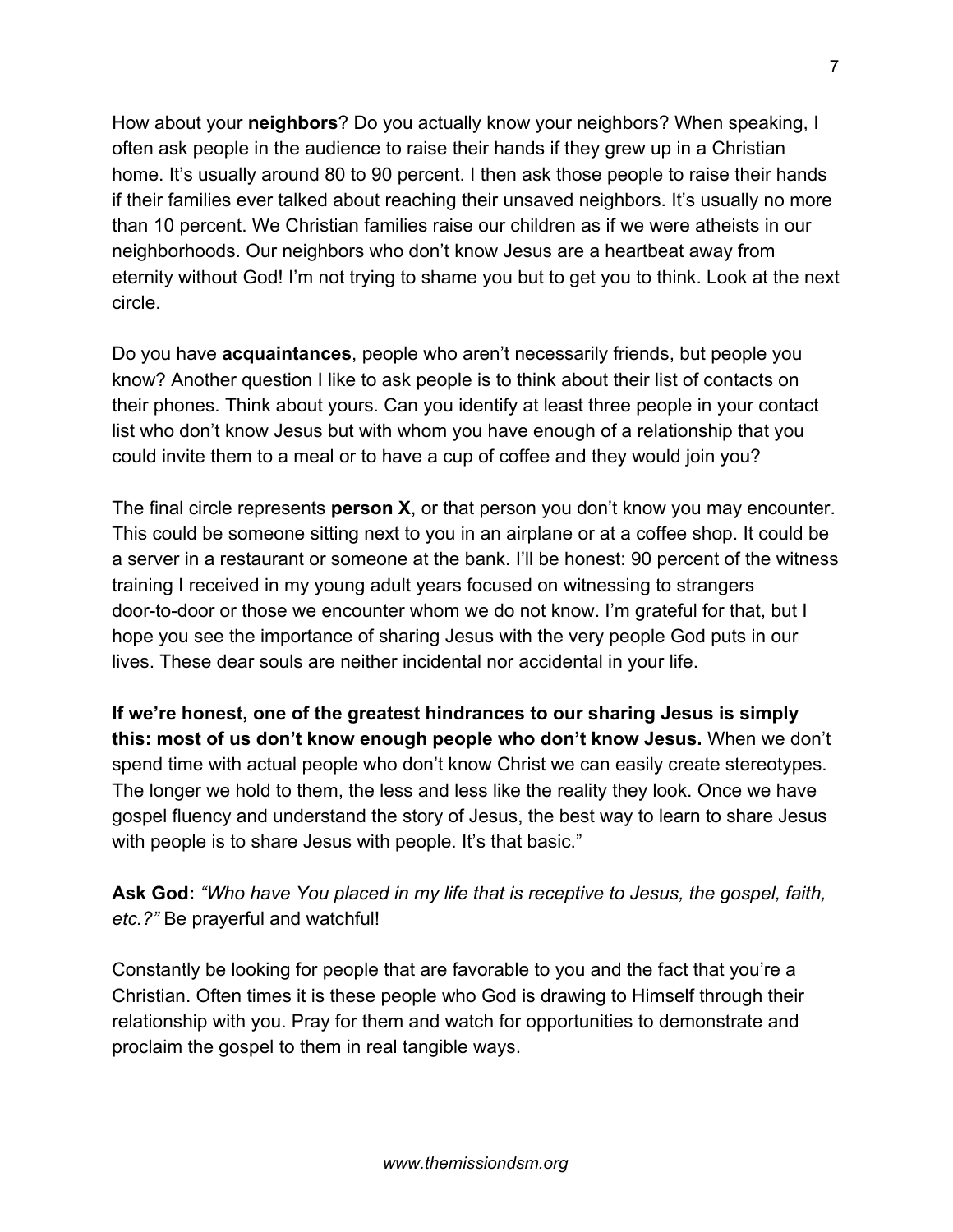#### **Invest**

- Intentionally and consistently find ways to spend time with those in your concentric circles. Seek to demonstrate and declare the gospel. Build relationships with Jesus being at the center.
- Use your time, talents, treasures, abilities, and resources to advance Jesus' fame and mission. Invest in things that will have an eternal reward.

#### **Invite**

- Invite them into your life, into your home for a meal, etc. As the Lord leads, invite them to a Sunday worship service, a prayer meeting, a fellowship group/bible study, etc.
- Eventually, be so bold as to invite them to follow you as you follow Jesus. (1 Cor. 11:1)

## **HOW DO WE FIND THE RIGHT PEOPLE TO DISCIPLE?**

### **Invest your best time in F.A.T. people.**

**Ask:** are they **F**aithful? **A**vailable? **T**eachable? If the answer is yes, these people should be at the top of your priority list in terms of investment of time and energy.

## **WHAT DO I DO WITH MY DISCIPLE?**

- 1. Study the Commands of Christ (teach and equip to obey Jesus above all else)
- 2. Train in the 411
- 3. Study the gospels together then some epistles using Bible Study Essentials bookmark
- 4. Use Leroy Eims' Training Objectives from "The Lost Art of Disciple-Making"

### **SHARE**

- Share your life; invite them to imitate you as you imitate Jesus
- Share biblical truth with them weekly (one-on-one or group Bible study)
- Share new habits (prayer, fasting, worship, service, fellowship, etc.)

## **CONNECT**

- Connect them to Jesus and His Word
- Connect them to His people (fellowship group, bible study, etc.)
- Connect them to their biblical purpose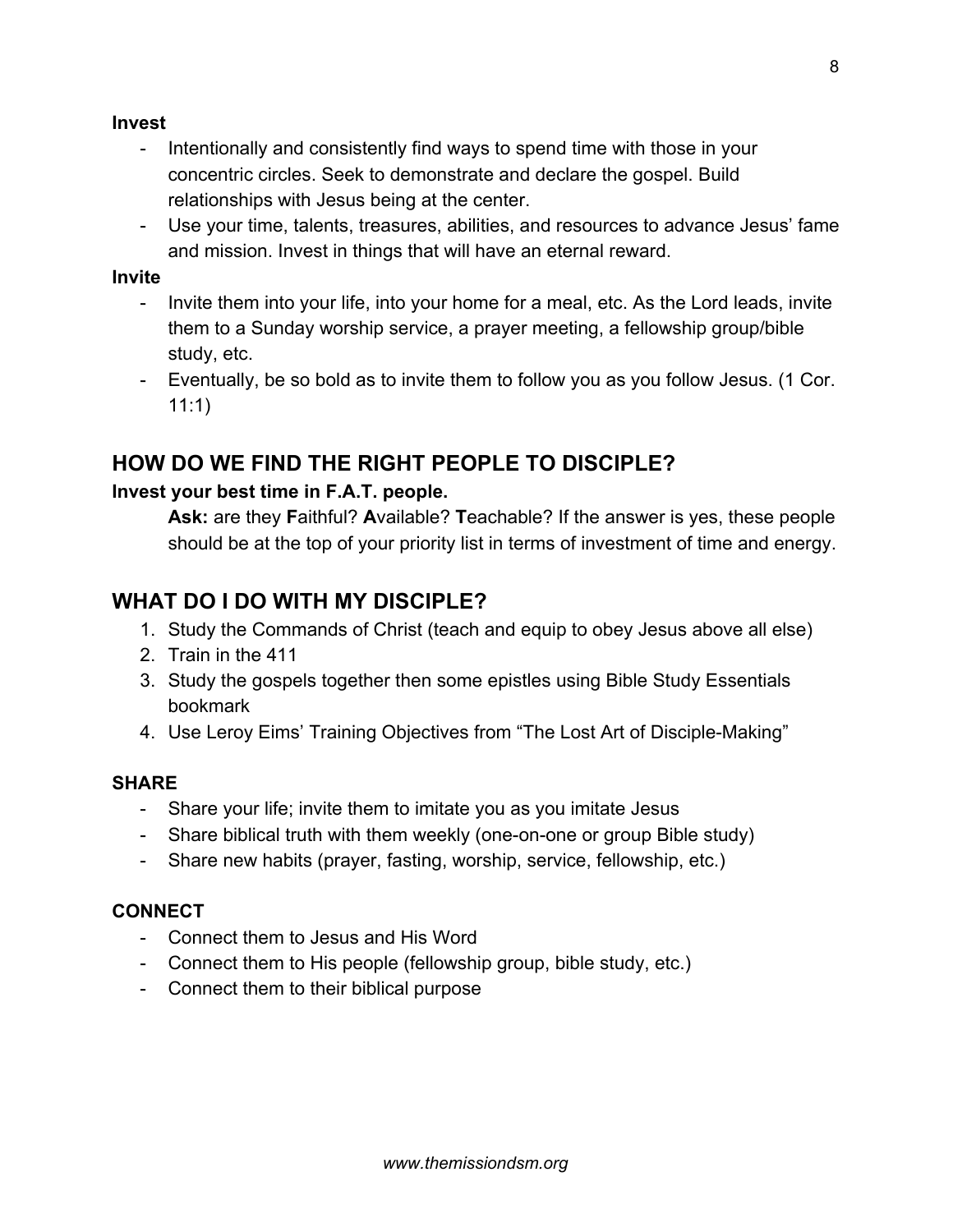#### **MINISTER**

- Equip them to do ministry by showing them the "how to's" of ministry
	- Prayer, bible study, leading a group, doing evangelism, teaching/preaching, etc.
- Provide and participate in ministry opportunities together

#### **RELEASE**

- Explain the "why" and the "how's" of this discipleship process
- Encourage them to begin discipling someone with your help
- Release them to disciple someone on their own
- Meet with them regularly for prayer, encouragement, and equipping

#### **EMULATE JESUS' DISCIPLE-MAKING METHOD = Model - Assist - Watch - Launch**

- 1. I do. You watch. We talk. (**M**ODEL)
- 2. I do. You help. We talk. (**A**SSIST)
- 3. You do. I help. We talk. (**W**ATCH)
- 4. You do. I watch. We talk. (**L**AUNCH)
- 5. You do. Someone else watches. We talk. (You begin "MAWLing" someone)

**Recap**: Look for F.A.T. people to M.A.W.L. :)

# **OUR MEASURE OF SUCCESS**

*(evaluating our obedience to Jesus in fulfilling the Great Commission)*

## **HOW DO I KNOW IF I HAVE ACTUALLY MADE A DISCIPLE?**

*You'll know you've made a disciple when that person demonstrates healthy fruits of the Spirit (Galatians 5) and effectively begin to make disciples themselves. In addition, their disciples will then begin to disciple other people as well.*

2 Timothy 2:2 - "You then, my child, be strengthened by the grace that is in Christ Jesus, and **what you have heard from me** in the presence of many witnesses **entrust to faithful men**, **who will be able to teach others** also."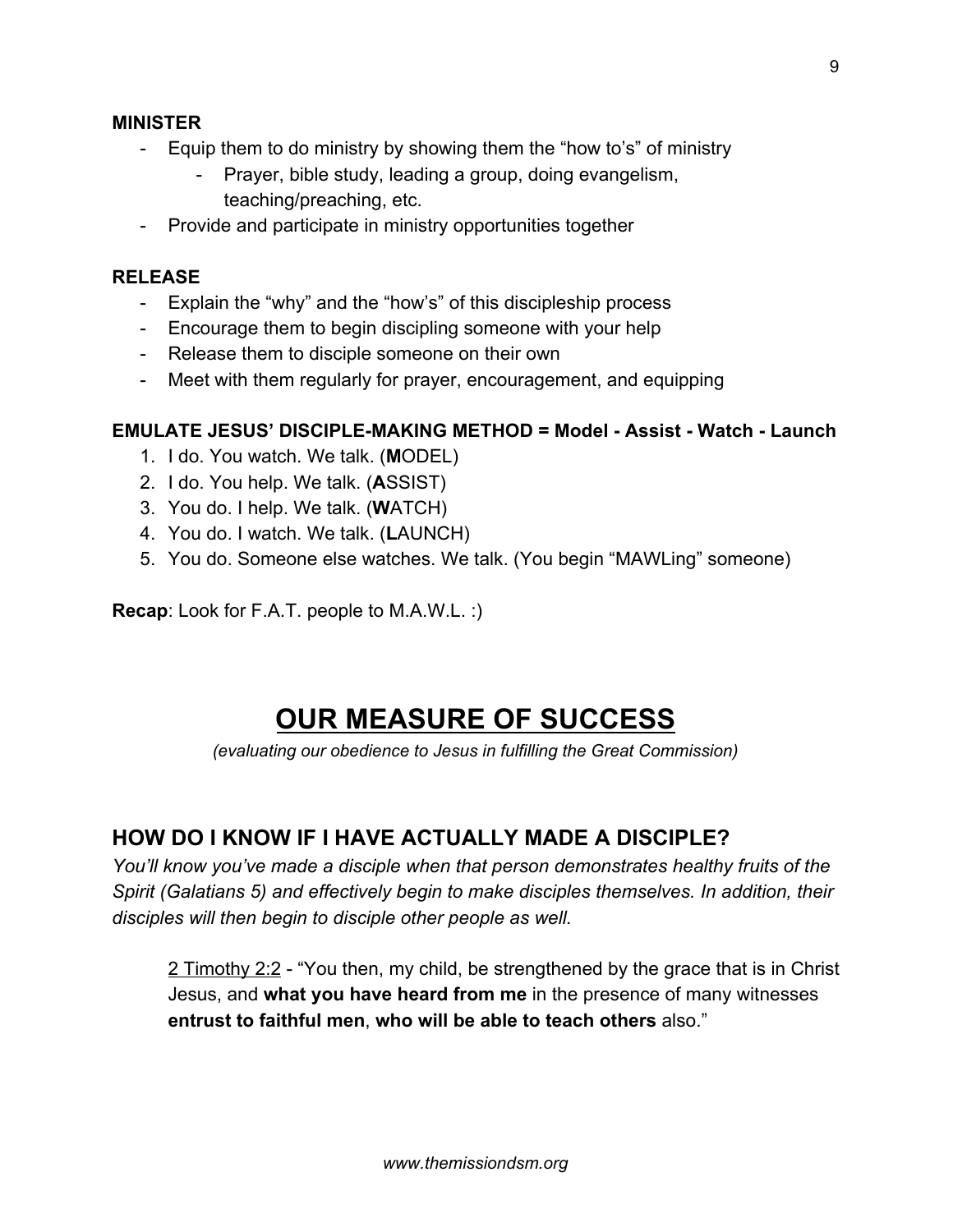## **HOW DO WE KNOW IF OUR CHURCH IS SUCCESSFULLY MAKING DISCIPLES?**

- We will know we are successful in accomplishing our mission to make disciples when we see healthy disciples using simple tools and reproducible processes to make disciples who then go on to make disciples as well. This should naturally produce new converts, more baptisms, and an excitement for sharing the gospel and training new believers to follow Jesus passionately.
- We will know we are successful when we see multiple generations of disciple-making taking place in a healthy and holistic way.
	- **5 Generations of Discipleship** from 2 Timothy 2:2 Paul  $\rightarrow$  Timothy  $\rightarrow$  Faithful Men  $\rightarrow$  Others  $\rightarrow$  Those being taught by the "others"
- We will know we are successful when we begin to see a church-wide culture and "DNA" of disciple-making take root that transcends being another program or church initiative. Believers meeting one on one for Bible study, discipleship, prayer, and accountability will become "the norm". Believers engaging the lost and sharing the gospel will be "the norm".
- In addition, we can measure tangible things within each category of following Jesus, being transformed by Jesus, and joining Jesus in His mission by asking intentional and specific questions:

### **○ Following Jesus**

- Are they demonstrating submission and obedience to Jesus in all areas of life, especially the areas of time, talent, and treasure?
- Are they spending time daily in God's Word to hear from Him and do what He says?

### **○ Being transformed by Jesus**

- Are the fruits of the Spirit evident in their life?
- Are they growing in love for God and love for people as demonstrated in tangible ways?
- Are they serving somewhere in the church?
- Are they worshipping and fellowshipping with other believers?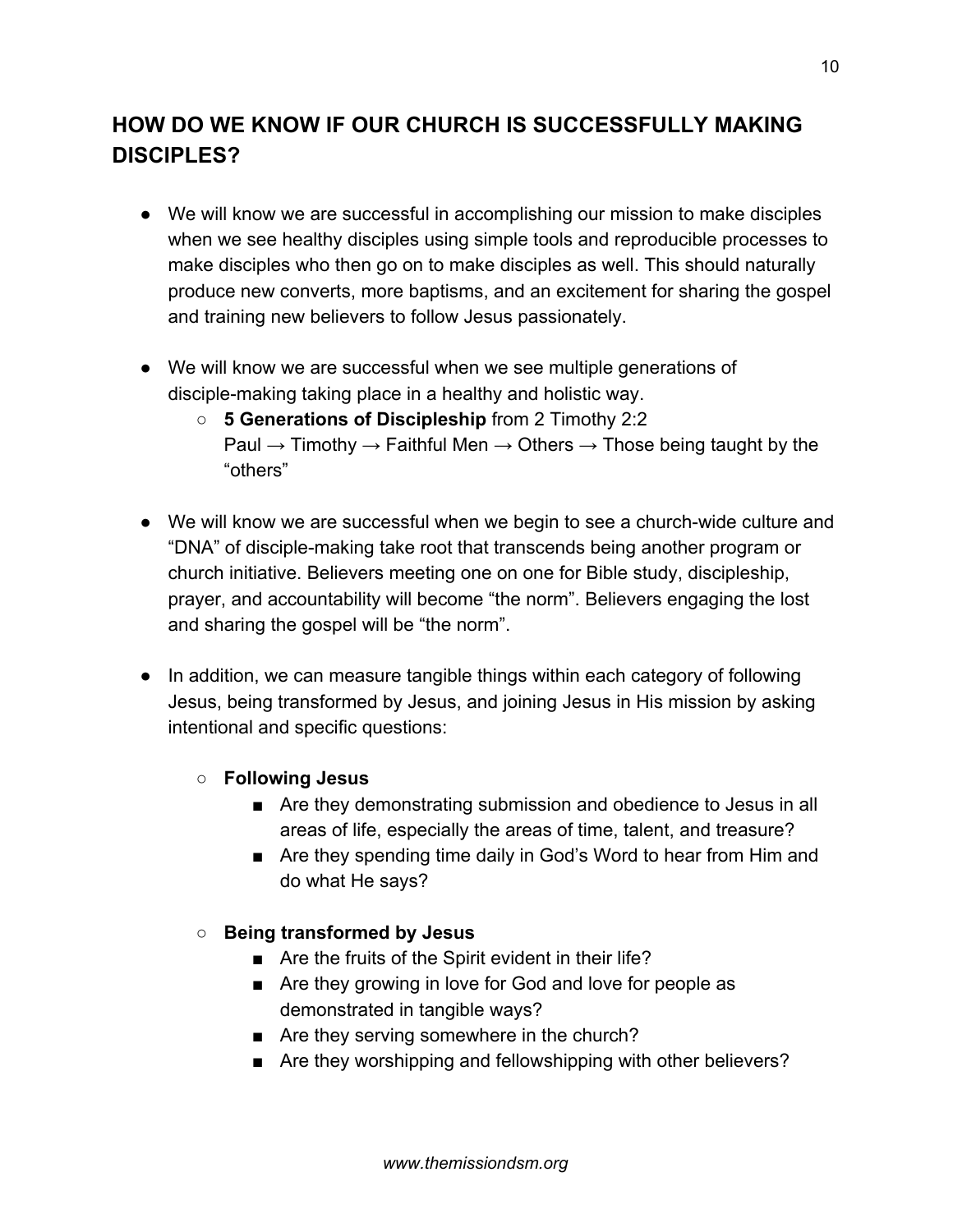- **○ Joining Jesus in His mission**
	- Are they engaging lost people where they live, work, play, and do business?
		- Are they making new friendships with lost people?
		- Are they practicing biblical hospitality?
	- Are they intentionally sharing the gospel with lost people?
		- Are they trained and prepared with reproducible gospel-sharing methods?
	- Are they engaged in disciple-making?
		- One on one
		- Small groups
	- Are they gathered in a healthy church?
		- Are they practicing the "one another's" of Scripture?
	- Are they intentionally multiplying and reproducing themselves?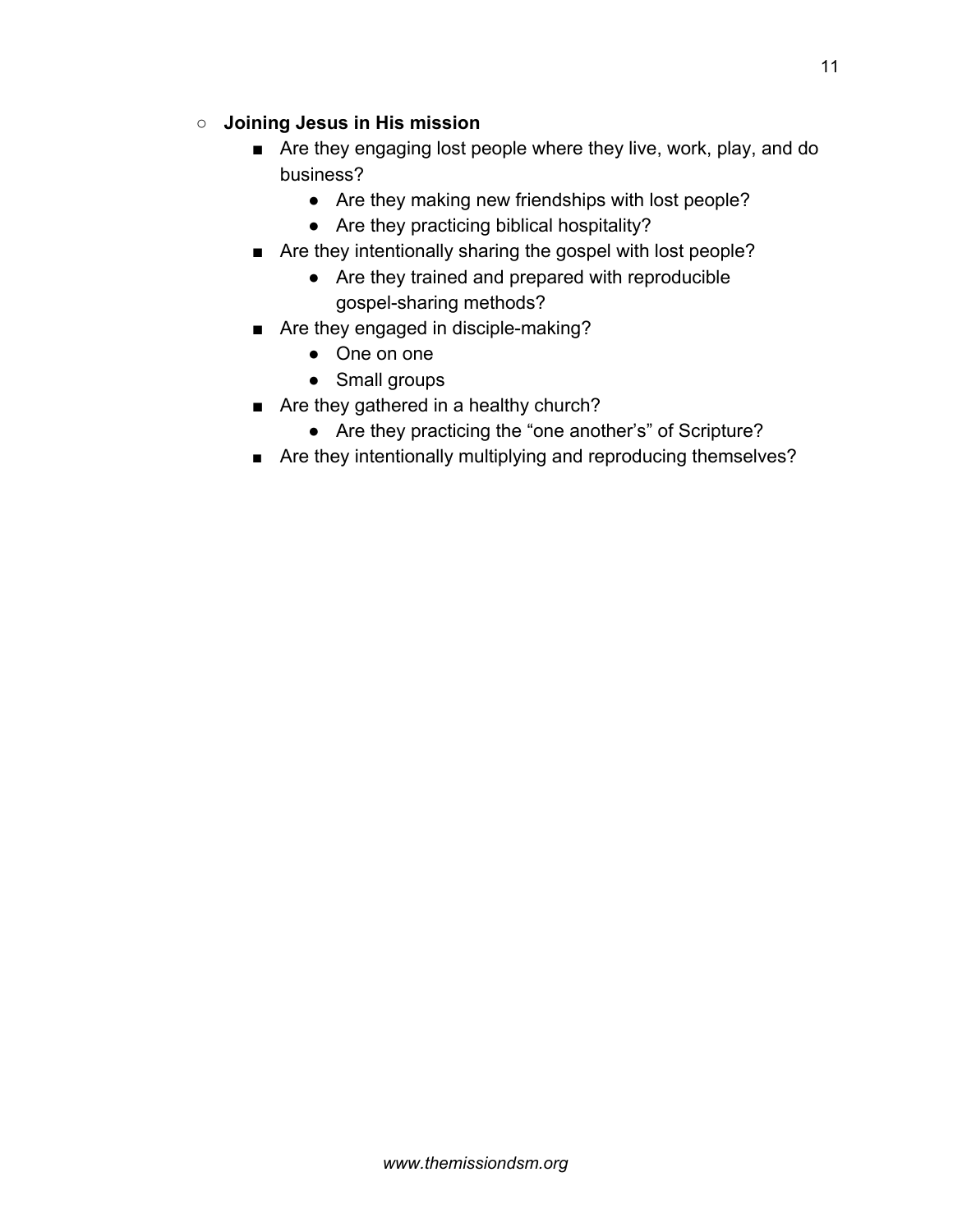**Every disciple must be intentionally pursuing spiritual maturity that leads to real-life transformation.** Therefore, we must have a process to regularly evaluate spiritual maturity. The graphic below helps us to be keenly aware of specific Spiritual Growth Stages *(see image below)*

- **Dead** (What they need: *Evangelism*)
- **Infant** (What they need: *Establishing*)
- **Child** (What they need: *Establishing*)
- **Young Adult** (What they need: *Equipping*)
- **Parent** (What they need: *Equipping*)
- **Grandparent** (What they need: *Multiplication*)